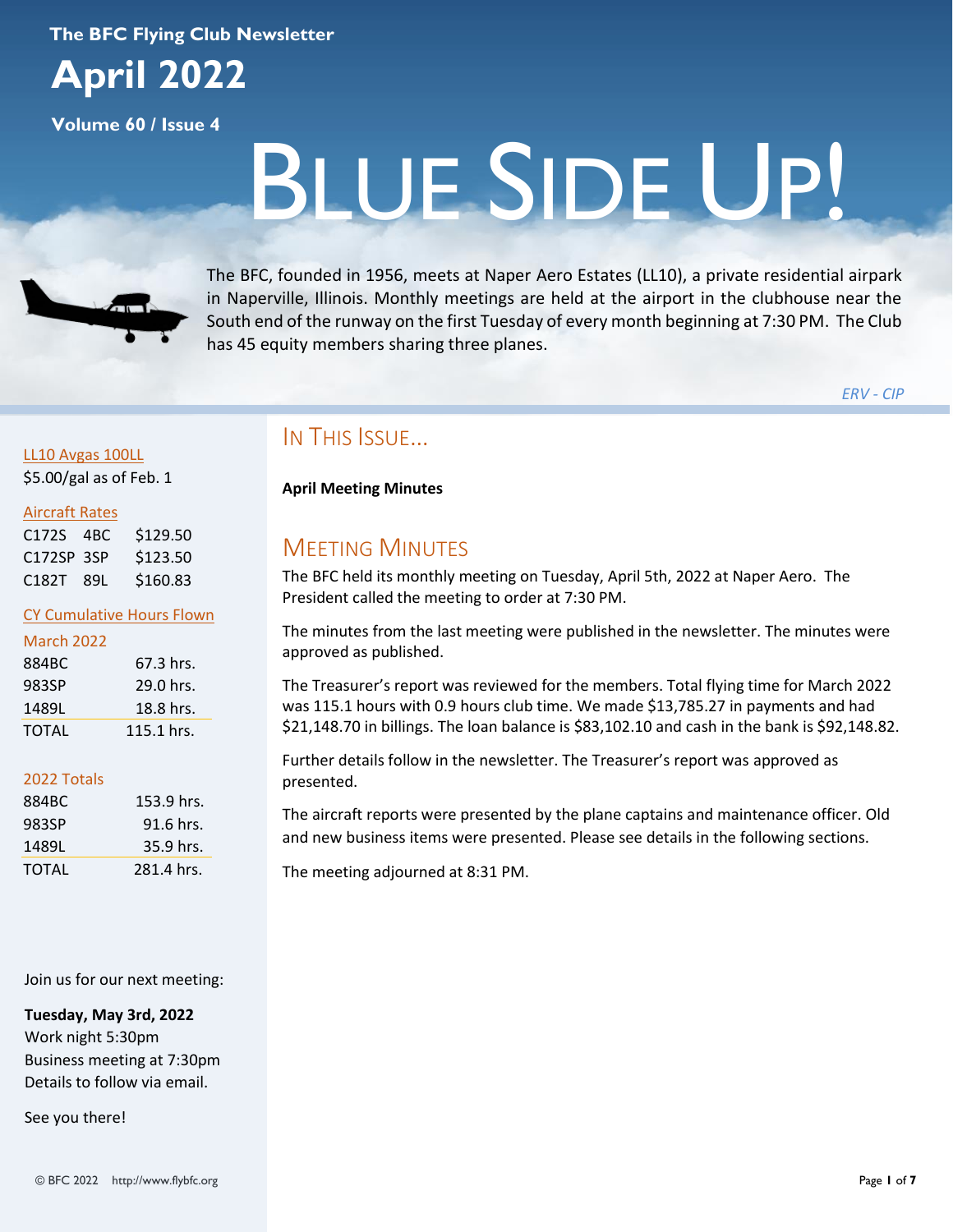### **Attendees Members**

Kevin Kanarski David Vaught Kris Knigga Ray Kvietkus Steve Snapp Al Loek Don Patterson Nick Davis Zack Willig John Wrycza Eric Swanson Rich Andrews Jack Lindquist Walt Slazyk

### **Guests**

JJ Starr Scott Hall Jake Black Dan Mannisto

### **Social**

Joe Willig

# TREASURER'S REPORT

| <b>AIRCRAFT DATA</b> |         |         |         |
|----------------------|---------|---------|---------|
|                      | 884BC   | 983SP   | 1489L   |
| <b>BEGIN TACH</b>    | 3,322.4 | 5,848.9 | 1,833.6 |
| <b>END TACH</b>      | 3,389.7 | 5,877.9 | 1,852.4 |
| <b>TOTAL HOURS</b>   | 67.30   | 29.00   | 18.8    |
| TBO                  | 2,000   | 2,000   | 2,000   |
| TMOH                 | 771     | 674     | 148     |

| <b>II. MONTHLY BILLING SUMMARY</b> |   |          |    |          |   |          |                 |
|------------------------------------|---|----------|----|----------|---|----------|-----------------|
|                                    |   | 884BC    |    | 983SP    |   | 1489L    | TOTAL           |
| <b>TOTAL HOURS</b>                 |   | 67.30    |    | 29.00    |   | 18.80    | 115.1           |
| <b>ILESS: CLUB TIME</b>            |   | (0.50)   |    | (0.40)   |   |          | (0.90)          |
| <b>IBILLABLE HOURS</b>             |   | 66.80    |    | 28.60    |   | 18.80    | 114.2           |
| <b>BILLING RATE</b>                |   | 129.50   | Ś  | 123.50   | Ś | 160.83   |                 |
|                                    |   |          |    |          |   |          |                 |
| <b>I</b> FLYING CHARGES            | S | 8,650.60 | \$ | 3.532.10 | Ś | 3.023.60 | \$<br>15,206.30 |
| <b>I</b> MONTHLY DUES              |   |          |    |          |   |          | \$<br>6,660.00  |
| <b>IFUEL CREDITS</b>               |   |          |    |          |   |          | \$<br>(717.60)  |
| <b>ITOTAL BILLINGS</b>             | Ś | 8,650.60 | \$ | 3,532.10 | S | 3,023.60 | \$<br>21,148.70 |

### **III. MEMBER CREDIT BREAKDOWN**

| <b>TOTAL CREDITS</b> |                    | - \$ | (717.60) |
|----------------------|--------------------|------|----------|
| Swanson              | <b>Fuel Credit</b> | \$   | (50.00)  |
|                      |                    | \$   |          |
| <b>Blazevich</b>     | <b>Fuel Credit</b> |      | (57.00)  |
| Swanson              | <b>Fuel Credit</b> | \$   | (65.10)  |
| Swanson              | <b>Fuel Credit</b> | \$   | (75.00)  |
| Swanson              | <b>Fuel Credit</b> | \$   | (86.45)  |
| Tomoiaga             | <b>Fuel Credit</b> | \$   | (115.00) |
| Krzyzewski           | <b>Fuel Credit</b> | \$   | (122.40) |
| Swanson              | <b>Fuel Credit</b> | \$   | (146.65) |

| <b>IV. BANK BALANCES</b>                          |    |                  |                |                  |  |  |  |
|---------------------------------------------------|----|------------------|----------------|------------------|--|--|--|
| <b>SAVINGS</b><br><b>CHECKING</b><br><b>TOTAL</b> |    |                  |                |                  |  |  |  |
| <b>BEGIN BALANCE</b>                              | \$ | 37,490.88        | 50,246.29<br>S | 87,737.17<br>\$. |  |  |  |
|                                                   |    |                  |                |                  |  |  |  |
| Cash In                                           | \$ | $18,196.50$ \ \$ | 0.42           |                  |  |  |  |
| Cash Out                                          | S  | (13,785.27)      |                |                  |  |  |  |
|                                                   |    |                  |                |                  |  |  |  |
| <b>ENDING BALANCE</b>                             | \$ | 41,902.11        | 50,246.71<br>S | 92,148.82<br>\$  |  |  |  |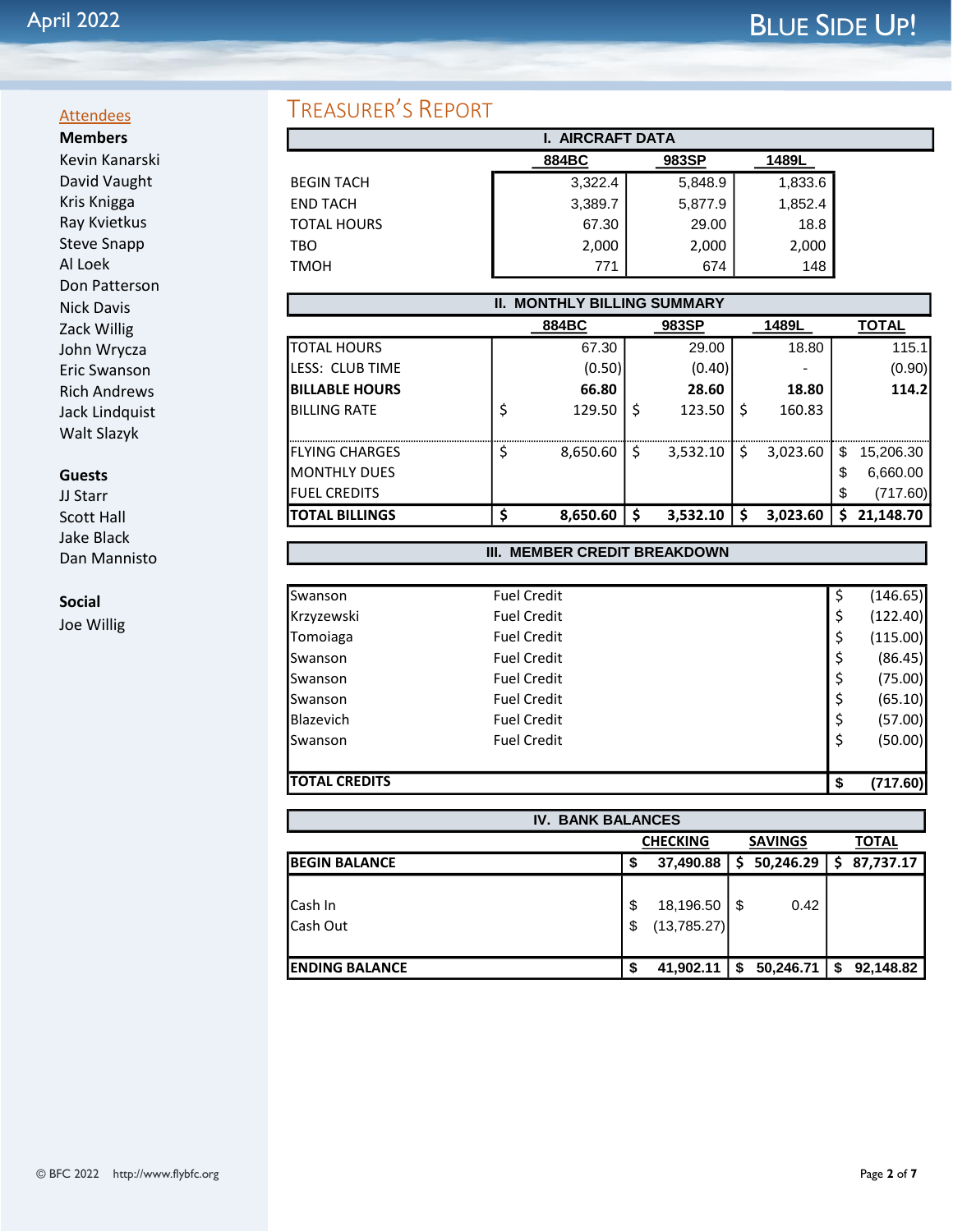| <b>RESERVES</b><br>V.            |    |                  |  |             |     |                |
|----------------------------------|----|------------------|--|-------------|-----|----------------|
|                                  |    | <b>BEGIN BAL</b> |  | INC / (DEC) |     | <b>END BAL</b> |
| INSURANCE (\$2300/mo)            | \$ | 2,300.00         |  | 2,300.00    | -\$ | 4,600.00       |
| ANNUALS (\$1000/mo)              | \$ | 10,000.00        |  | (3,897.66)  |     | 6,102.34       |
| LL10 DUES (\$425/ mo)            | \$ | 2,125.00         |  | 425.00      |     | 2,550.00       |
| <b>INACTIVE MEMBER</b>           | \$ | 7,726.72         |  | -           |     | 7,726.72       |
| (\$2600/mol)<br><b>ENG OVRHL</b> | \$ | 40,262.00        |  | 2,600.00    |     | 42,862.00      |
| <b>CREDIT BALANCE MEMBERS</b>    | \$ | 5,064.42         |  | 851.06      |     | 5,915.48       |
| IEQUIPMENT UPGRADE               | S  | 20,259.03        |  | 2,133.25    |     | 22,392.28      |

**TOTAL \$ 87,737.17 \$ 4,411.65 \$ 92,148.82**

| <b>VI. PAYMENT DETAIL</b>  |                                       |                          |    |           |  |
|----------------------------|---------------------------------------|--------------------------|----|-----------|--|
| Expense                    | Vendor<br><b>Description</b>          |                          |    | Amount    |  |
| Naper Aero                 |                                       |                          |    |           |  |
| Fuel                       | 2 Months                              | Naper Aero               | \$ | 4,983.40  |  |
| <b>Hangar Fees</b>         | 2 Months                              | Naper Aero               | \$ | 960.00    |  |
| <b>Planning Room Fees</b>  | 2 Months                              | Naper Aero               | \$ | 360.00    |  |
|                            |                                       |                          |    |           |  |
| <b>Repairs &amp; Maint</b> |                                       |                          |    |           |  |
| 1489L                      | Annual                                | Center for Aviati        | \$ | 4,897.66  |  |
| 1489L                      | Oil Filters                           | John Wryzca              | \$ | 399.87    |  |
| 884BC                      | AD 2015-19-07, Switcenter for Aviat   |                          | \$ | 175.05    |  |
| 884BC                      | <b>Seatbelts</b>                      | <b>Center for Aviati</b> | \$ | 920.57    |  |
| 884BC                      | Oil filters                           | John Wryzca              | \$ | 399.87    |  |
| 983SP                      | Cowling receptacles Center for Aviati |                          | \$ | 227.98    |  |
| 983SP                      | Oil Filters                           | John Wryzca              | \$ | 399.87    |  |
| Website                    |                                       | Aircraft Clubs           | \$ | 36.00     |  |
| <b>Bank Fees</b>           |                                       | Chase                    | \$ | 25.00     |  |
| <b>TOTAL PAYMENTS</b>      |                                       |                          | \$ | 13,785.27 |  |

### **VII. LOAN STATUS**

| AIRCRAFT LOAN BALANCE   | S | 83,102.10 |
|-------------------------|---|-----------|
| TOTAL LOAN PAYMENT      |   | 1.110.21  |
| PRINCIPAL PAID          |   | 694.70    |
| INTEREST PAID @ $6.0\%$ |   | 415.51    |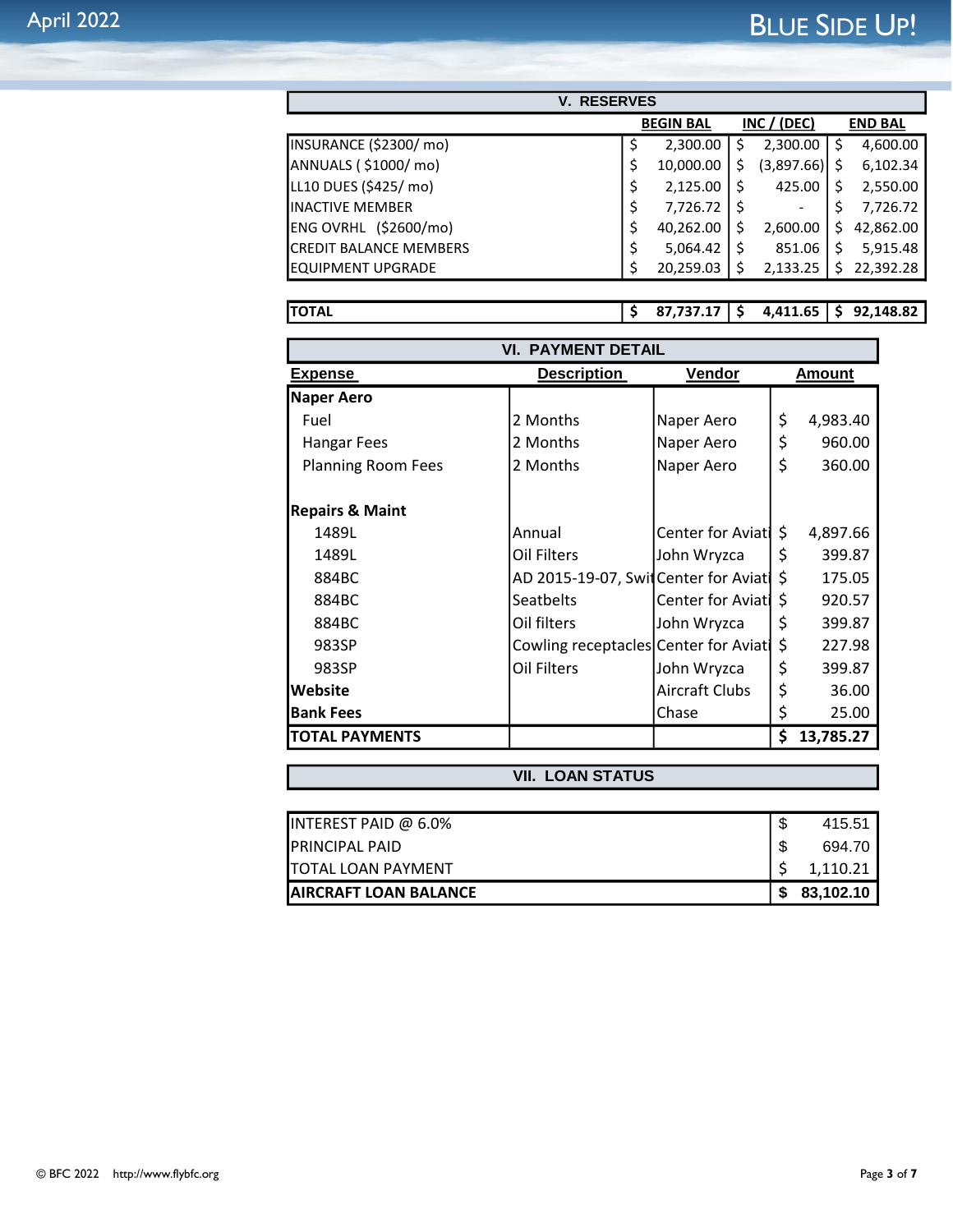# BLUE SIDE UP!

# FIYING HOURS

| 884BC             |        |  |  |  |  |
|-------------------|--------|--|--|--|--|
| <b>FLYING</b>     | 67.3   |  |  |  |  |
| <b>TACH</b>       | 3389.7 |  |  |  |  |
| <b>TBO</b>        | 2000   |  |  |  |  |
| <b>TMOH</b>       | 771    |  |  |  |  |
| <sup>†</sup> CLUB | 0.5    |  |  |  |  |
| *GAL/HR.          | 10.2   |  |  |  |  |

| 983SP             |        |  |
|-------------------|--------|--|
| <b>FLYING</b>     | 29.0   |  |
| <b>TACH</b>       | 5877.9 |  |
| <b>TBO</b>        | 2000   |  |
| <b>TMOH</b>       | 674    |  |
| <sup>†</sup> CLUB | 0.4    |  |
| *GAL/HR.          | 10.2   |  |

| 1489L             |        |  |  |
|-------------------|--------|--|--|
| <b>FLYING</b>     | 18.8   |  |  |
| <b>TACH</b>       | 1852.4 |  |  |
| <b>TBO</b>        | 2000   |  |  |
| <b>TMOH</b>       | 148    |  |  |
| <sup>†</sup> CLUB | 0.0    |  |  |
| *GAL/HR.          | 12.3   |  |  |

TBO – engine time between overhauls TMOH – engine time to major overhaul

† Includes orientation flights

\* Gallons per hour for calculating hourly rate. Do not use for flight planning.

# AIRCRAFT REPORTS

### N983SP

- 1) Upper COM radio squelch cuts in and out a bit
- 2) Runs well
- 3) Annual coming up

### N884BC

- 1) Flying well
- 2) Lots of flying, two oil changes this month!
- 3) Fuel injector AD Done
- 4) Avionics master switch replaced
- 5) Tail beacon bulb replaced
- 6) Seatbelt airbag inflator replaced, good for 10 years
- 7) The pilot's side headphone jack is loose in the panel. Works fine, but wiggles.
- 8) Oil pressure regulator replacement seems to have fixed recurring oil leaks
- 9) Still wants to turn left

### N1489L

1) Magnetometer failed. Being sent to Garmin for repair. No ETA.

# AIRPORT AFFAIRS

Updates for Naper Aero airport are:

- LED VASI lights being installed soon
- 4BC Winch fixed
- Wind sock in bad shape, will be replaced
- New member with RV-10 moved in, as well as some other new members
- Watch for neighborhood residents while taxiing, perhaps in golf carts
- Pump 2 intermittently turning off prematurely
- Airport signage to be replaced
- Anticipating a gas purchase in 2 months. Prices will likely go up.

# **OLD BUSINESS**

### **89L Engine Overhaul**

89L is nearing its engine overhaul time. Plans are in motion for completing within 1 to 2 years out. We are confident we are sufficiently funded for when the time comes.

# NEW BUSINESS

No new business to cover.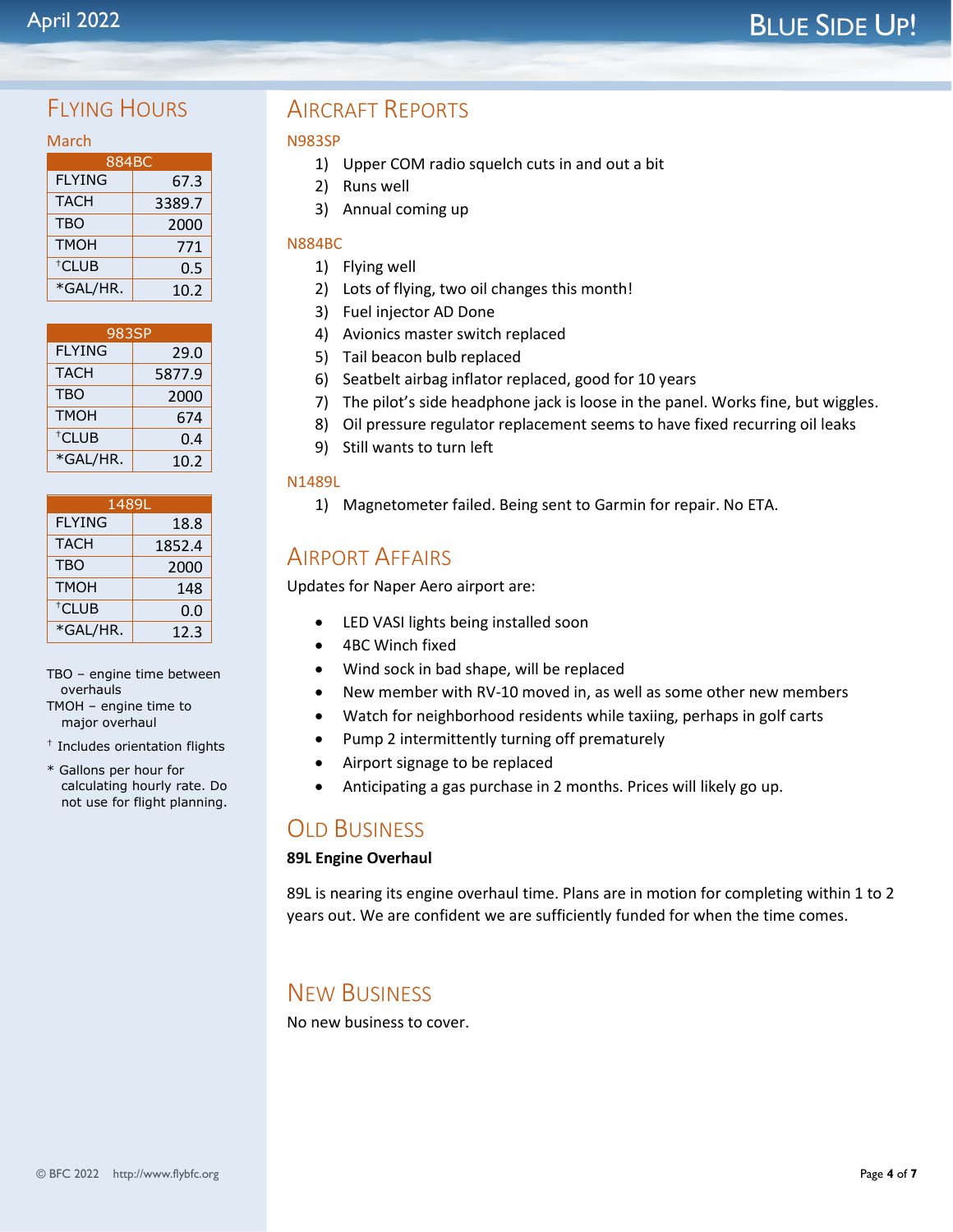## **SAFFTY**

The Lewis control tower might be opening in August. There will be a new class D airspace established when the tower goes live.

Lots of birds are around. Watch out!

It's a good idea to occasionally practice instrument flying with a safety pilot, even if you don't have an instrument rating.

Watch out for TFRs and MOAs; flight following helps being aware of MOAs.

Watch out for military training routes. VR routes are visual, IR instrument. These are charted on sectionals. Fast airplanes may be flying those routes at any altitude, including very low altitudes.

# MEMBERSHIP AND GUESTS

We had several guests at the March meeting including Dan, Jacob, JJ, and Scott.

Dan Manisto and Jacob Black were voted in as members.

There continues to be a strong entrance list with 5 members on it.

## ACCOMPLISHMENTS

Eric Swanson is starting at Skywest in June!

# MEMBERS SECTION

This section is for you, the members, to showcase your airplane adventures in the Photo Corner and let others know of your accomplishments. We are also looking for members to submit articles for the newsletter. With the years of flying experience we have in our club, we are looking for members to submit articles in the style of 'I learned about flying from that', 'Never Again' or 'Stick and Rudder'. It is in our best interest to make our small community of pilots safer by passing on experience and knowledge. Submit articles to the club secretary.

No article was submitted for this month's newsletter.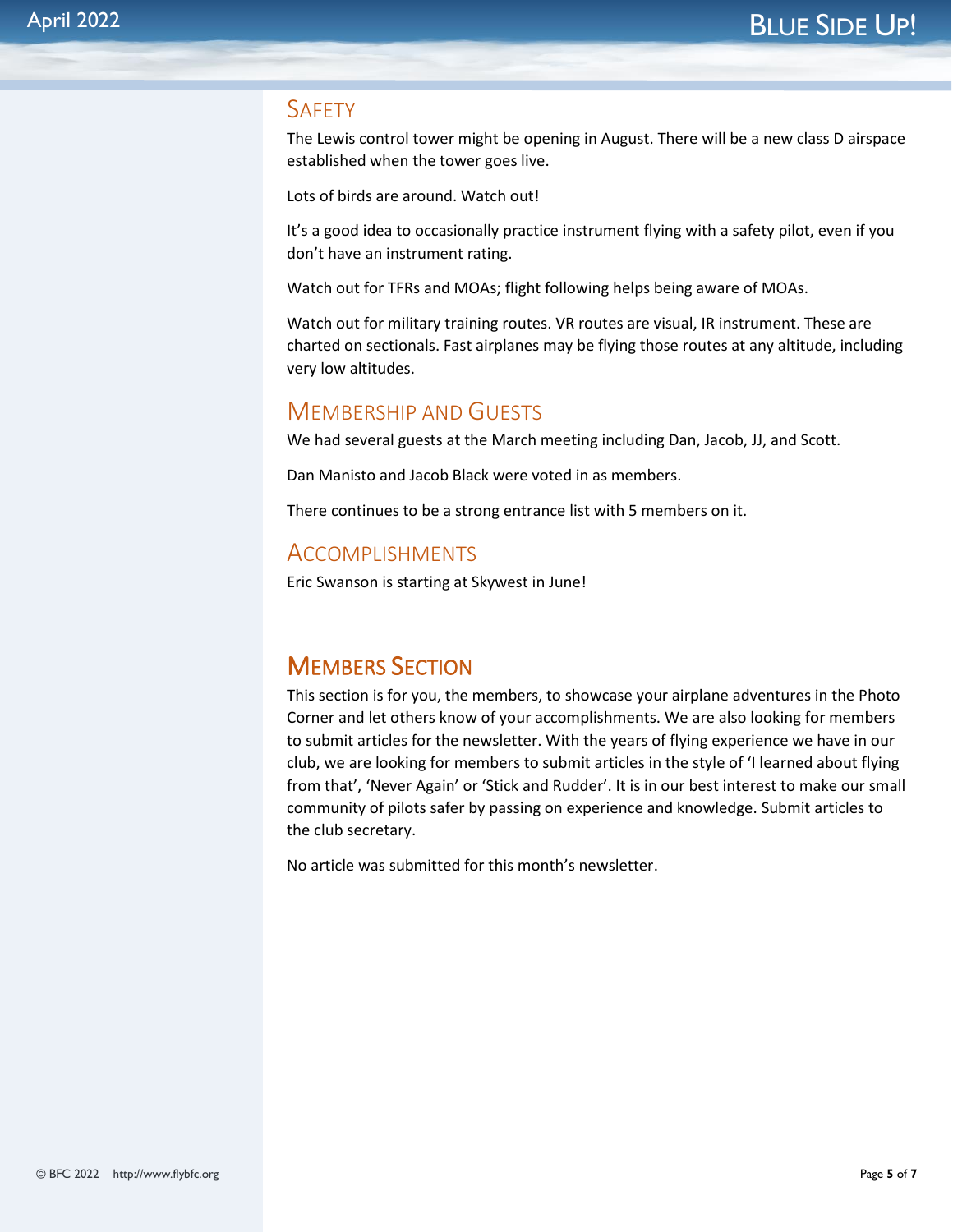# OPERATIONAL & SAFETY REMINDERS

Remember, each of us owns 1/45 of these planes. Adherence to the reminders listed below will keep us safer and help to hold down the cost of maintenance. If you have a problem with a club plane notify the plane captain or maintenance officer before you arrange for any repairs. Let those people decide the best way to have the plane fixed. Phone numbers are in the fuel logbook in the plane.

**Beware of TFR's:** Presidential and stadium (Joliet Speedway & Dekalb Univ.).

**Windshield cleaning:** Use a clean, soft cloth to clean the windshield. Paper towels scratch the soft plastic. Clean rags should be in each plane; more are in the cabinets by 983SP.

**Preflight inspection:** Use the checklist. It's easy to get distracted and skip important things. When finished, step back and walk around the plane to take in the big picture.

**Tire pressure:** Check pressure visually before each flight. If tires look low add air using the red BFC air compressor located in the hangar. Tire gauge is with the compressor. 30 psi all around will do for the C-172's, 40 psi for the C-182.

**Engine oil:** Check the oil change sticker before each flight. If due it's OK to fly, but notify the plane captain or maintenance officer. If you add oil, log it in the fuel logbook. Oil consumption tells us about the health of the engine. Try to add only full quarts.

**Nose strut:** NEVER, EVER fly with a collapsed nose strut. Remember the sheared rivets in 388ES? That cost a lot to fix.

**Bald tires:** Bald (no grooves) is OK; cloth showing through the rubber is not. If in doubt roll the plane to check the portion of the tires that you can't see initially.

**Closing airplane doors:** Please open the window and close the door by gripping the lower windowsill. Opening the window relieves the air pressure as the door comes shut. Gripping the windowsill instead of the door panel handhold prevents expensive damage to the flimsy door panel (like we had on 388ES).

**Ground-lean after engine start:** Our fuel-injected engines run very rich at low power, which causes the plugs to foul. That results in bad mag checks and the need to have the plugs cleaned. As soon as the engine is running smoothly after start, pull the mixture out a distance of 2 finger widths. Taxi with the engine leaned. It's OK to do the run-up with the engine leaned provided that it runs smoothly. Remember to go to full rich for takeoff.

**Runways and patterns at LL10:** The preferred calm wind runway is 36. We prefer that you land on the pavement because tire wear is less costly than damage to the gyro instruments due to vibration. When making a right-hand departure, climb to pattern altitude before turning right. Alternatively, make three climbing 90° left turns and cross over the field.

**Parking at the fuel pumps:** Please be courteous to others. Don't park at the pumps for an extended period of time.

**Tow bars:** Never leave a tow bar attached to a plane after you are finished moving it. Don't set the tow bar down on the nose wheel pant; remove it.

Finally, if you damage a plane, immediately report it to the plane captain, maintenance office or a board member. You will not be judged (it can happen to anyone), and only those who need to know will hear about it. Our goal is to handle the problem discreetly, efficiently, and get the airplane back in-service ASAP. Thank you.